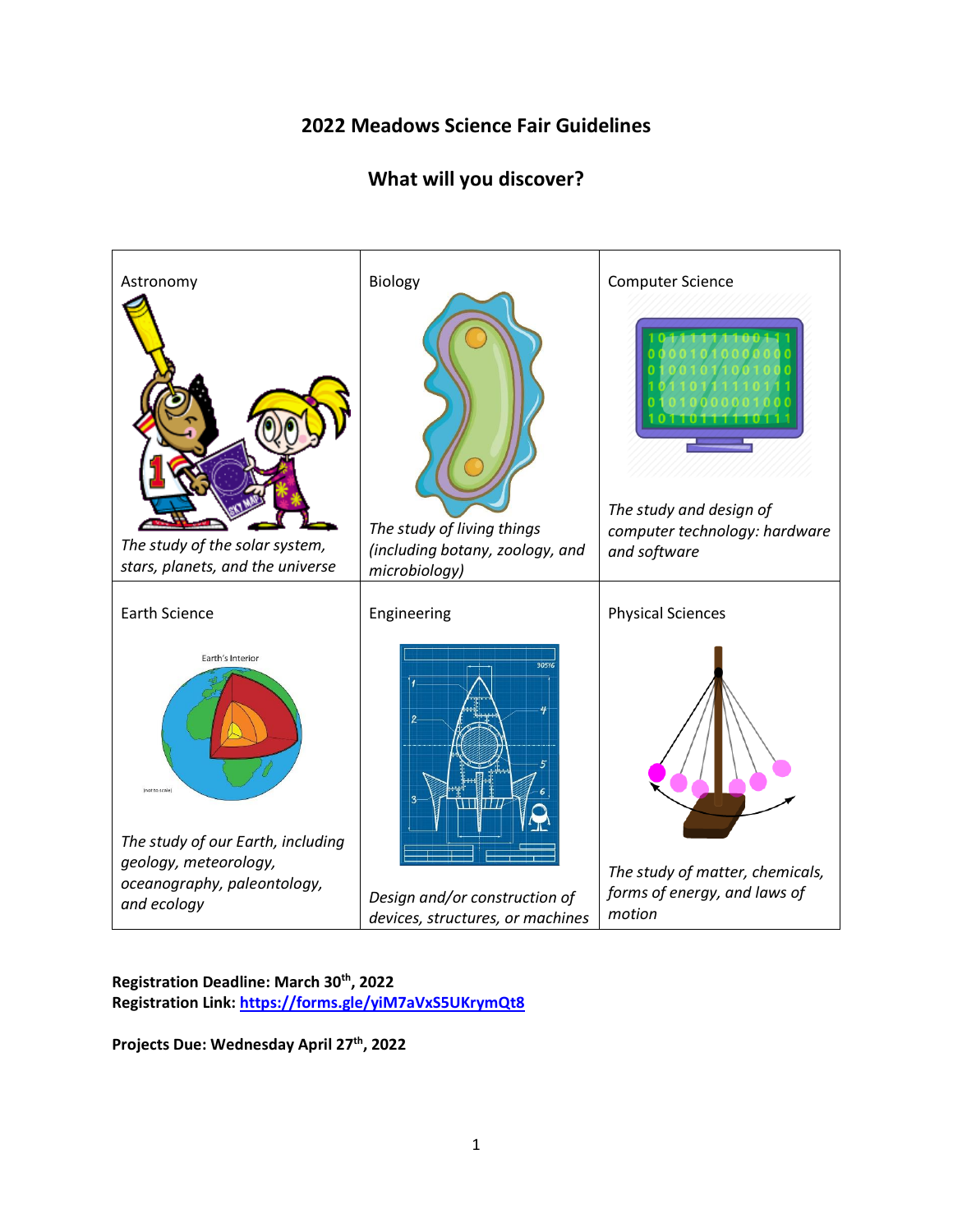## **Step 1: Choose a Topic**

Choose a topic for your science fair project from a science category that you are interested in. You can choose a topic in any of these science categories:

- Astronomy
- Biology
- Computer Science and Technology
- Earth Science
- Engineering
- Physical Sciences

## **Step 2: Ask a Question**

A science fair project is all about finding out the answer to your question. Thus, your question becomes your problem to solve. You may want to brainstorm and create a list of a few questions that you would like to investigate more.

Here are some websites that can help you find ideas about for your project. <https://www.sciencebuddies.org/> <https://www.sciencefair-projects.org/> <https://www.outreach-foundation.org/parents-students/>

*● Important*: Make sure your question is something safe to research and/or experiment about on your own. *DO NOT* start a project if the experiment is not safe, the materials are too difficult to find or too expensive, it involves live animals, or if it will take more time than you have. Make sure you review the Science Fair Rules (page 5) before you choose a project!

Once you have a question that you want to answer, please register for the science fair (Link on page 1). As you perform your research, your topic might change and that's OK! That's part of what makes science so fun!

## **Step 3: Conduct Research**

To help you answer your question, collect and read as much information as you can about your topic. Books, magazines, the Internet, people, etc. can all be good informational resources. Your goal is to begin to answer your question based on the information you collect. Be sure to include what you learn on your display board (see below). Your project must include a **bibliography** of your research with a minimum of two sources, so remember to write down where you find important information.

## **Step 4: Perform a Hands-on Science Activity**

Scientists learn by doing! Think about an activity that you can do to learn more about the topic you chose. There are lots of different types of activities that you can choose. Which one you choose will depend a lot on the topic that you chose to study. Some examples of activities are:

## • **Conduct an Experiment**

Scientists design experiments to answer questions in science. If you perform an experiment, you'll begin by developing a hypothesis. A **hypothesis** is your best guess at what the correct answer to your question might be. Then you'll design an experiment to test that hypothesis, and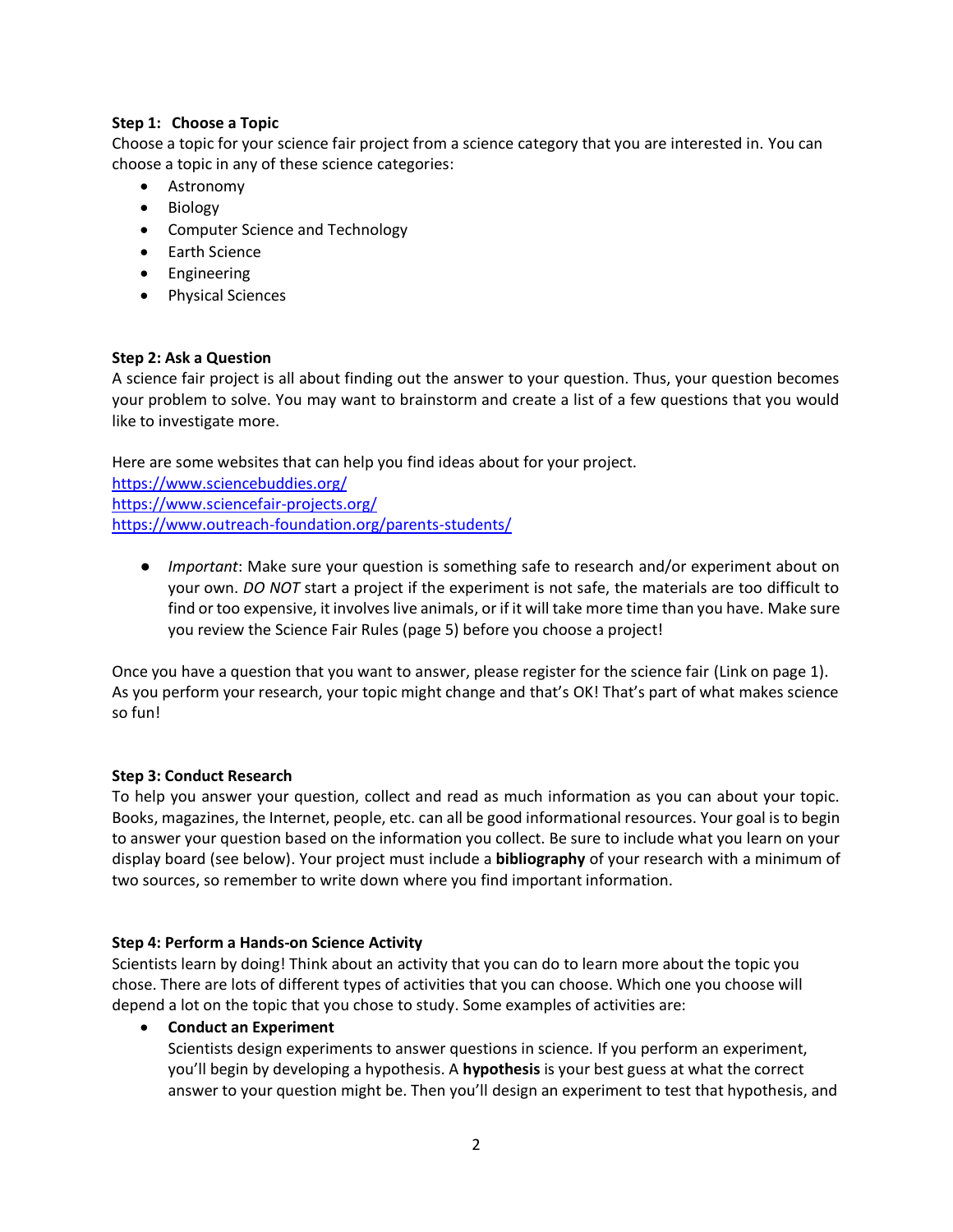collect some **data** (any type of measurement) to support or not support your hypothesis.

For example, one hypothesis might be "Heavier things fall faster." If this were my hypothesis, I would do an experiment where I dropped things with different weights. My data would be the weight of each object and the time it took to fall. I could use the data to check if my hypothesis is correct.

If you conduct an experiment, your project poster should state your hypothesis, your experimental design, and the results of the experiment.

#### • **Build a Model or Machine**

Many scientists learn by building things. Engineers learn about how to build large bridges by building small scale versions. If you're studying astronomy you could build a model of a star or a planet.

If you build something, your project poster should state what the model is, and explain all the different components of the model/machine. Include details about why you chose the materials, colors, sizes, etc. that you did.

#### • **Perform a Demonstration**

You may want to demonstrate the science that you've learned during the project. You could do a chemical reaction (with an adult's help!), or you could write a computer program.

If you elect to do a demonstration, your project poster should say what will happen (the purpose or goal), show the demonstration (in pictures for example), and then explain why demonstration worked.

#### • **Characterize Specimens**

One of the easiest ways to learn about science is to simply observe the objects around us. You can choose to collect specimens and characterize or classify those objects based on a property that you chose to investigate. A **specimen** is an individual example of something. For example, I might choose to do a project on ways to write. I could collect pens, pencils, markers, and crayons as specimens.

If you choose to display specimens, your project poster should include what connects all the specimens into one group. (In the example above, they are objects to write or draw with.) Then you should describe the features of each specimen that makes each unique from the others, and what properties lead to these differences. Keep in mind, you can collect actual specimens or you can collect pictures of specimens.

#### **Step 5: Evaluate and Present Your Data**

Here you consider all the information you gathered in your research and your activity together. The data you obtain from your research and activity should be organized into tables, graphs or charts. Tables are good for recording raw data. Bar graphs visually compare totals. Line graphs show how two factors change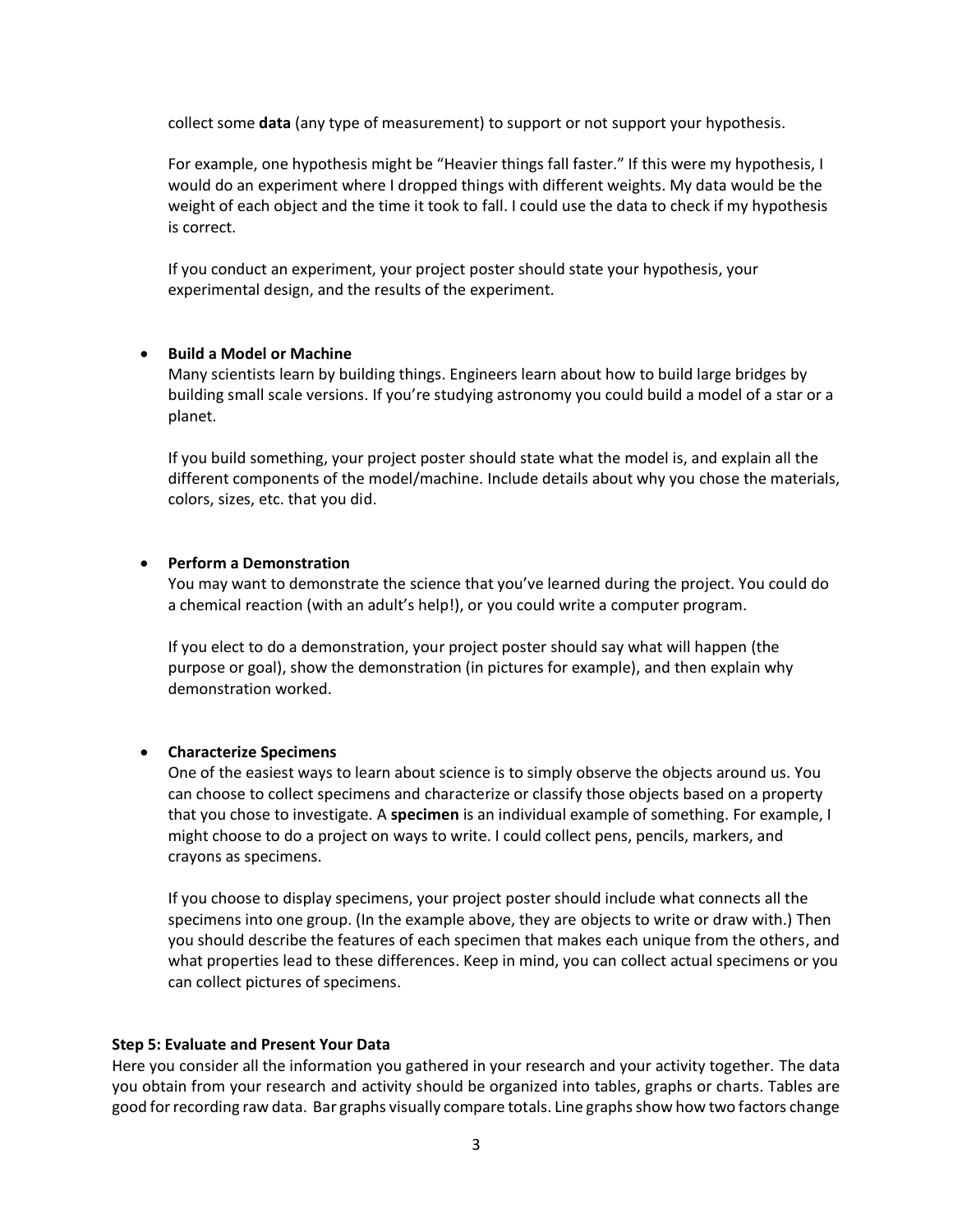in relation to each other. Pie charts are used to show different percentages.

## **Step 6: Draw a Conclusion**

The conclusion of your project is the answer to the question you asked at the beginning. Were you able to answer it easily? Or does the answer depend on a lot of different things? When you are thinking about your conclusion, try to complete the sentence: "I learned….".

Other things you may include in your conclusion are: surprising things you learned; difficulties you encountered in your experiment; how you might change things if you continued your experiment in the future; and other questions that came to mind while conducting your research or experiment.

## **Step 7: Display Findings**

You've learned so much! Now it's your turn to be the expert and help us all learn about your topic. Your project information will need to be presented on a tri-fold display board no larger than 36" x 48". Display boards can be picked up afterschool on Thursday April 14<sup>th</sup> and Friday April 15<sup>th</sup>. Your board should be presented in an organized manner, with all information neatly written or typed, and should include all of the following:

- Student's Name(s), Grade and Teacher's Name
- Title of Project
- Question
- Data, including
	- Research summary
	- Description of hands-on activity
	- Graphs or pictures that show results
- Conclusions
- Bibliography of resources used, at least 2

## **Step 8: Present Project**

Prepare and practice a summary of your science project. It should be no longer than 3 minutes. You should be able to state your question, explain your research, describe your activity, and state your conclusions. The science fair judges will listen or view your presentation. Make sure to let them know what you learned.

Project posters are due to the office by 8 am on Wednesday April 27, 2022.

**Please note that family and friends will not be invited to attend project presentations during judging. Families and friends are invited to attend a Science Fair Awards Ceremony on the evening of April 28, 2022. Student posters will be on display during the Awards Ceremony.**